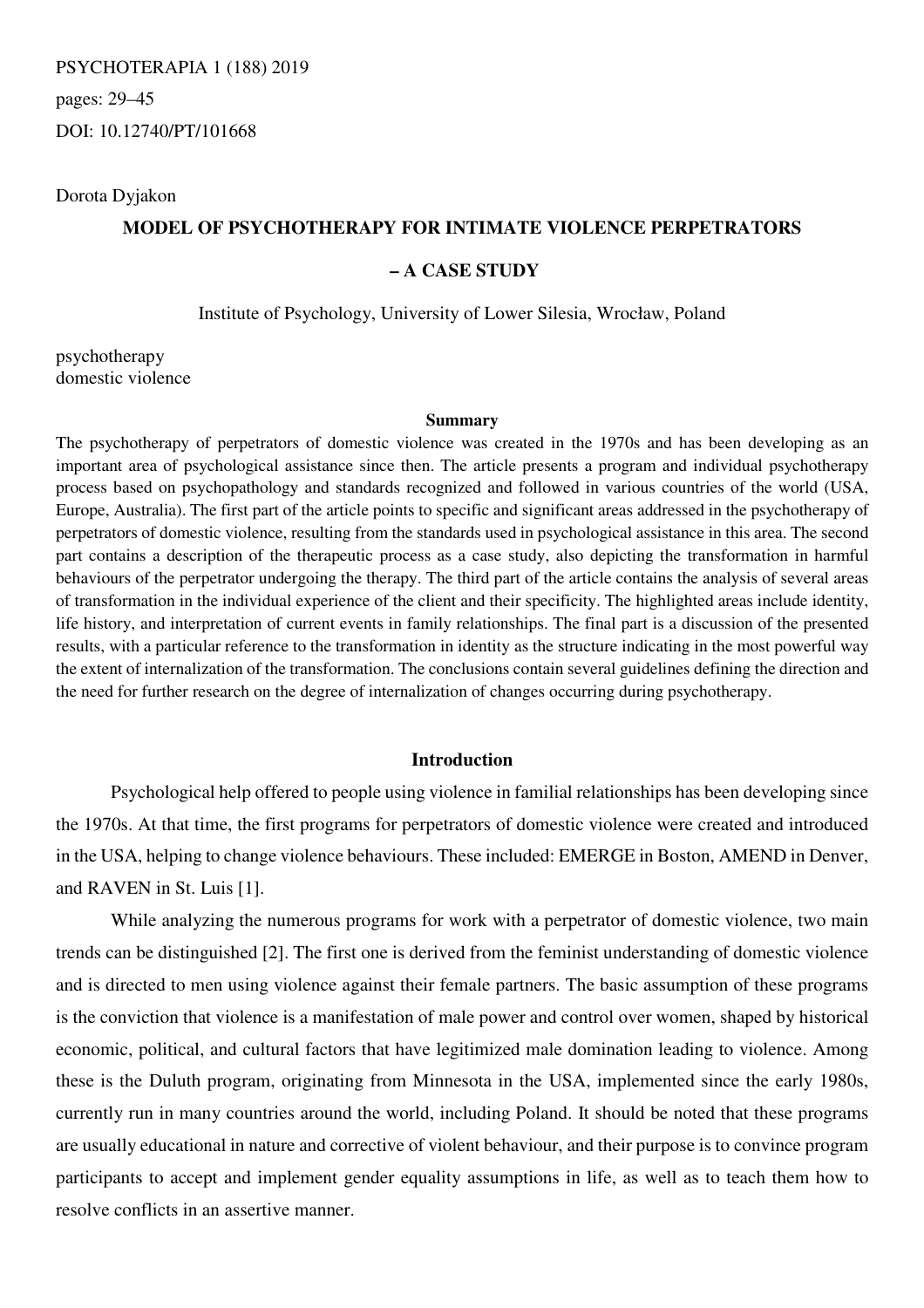## 30 Dorota Dyjakon

The second trend is based on psychopathology and refers to the clinical way of understanding perpetrators' problems leading to violence. Its assumptions emphasize that not only economics, culture, or social position are decisive as far as the use of violence is concerned, but first and foremost, it is a disturbance in the individual and environmentally supported functioning of the perpetrator that makes him/her resort to violence [3-8]. This trend takes into account violence that women use against men. The most commonly used programs in the clinical trend include: behavioural-cognitive (CBT) [9, 10], systemic [11], psychodynamic [12], and integrative programs [13, 14] (used by many organizations working with perpetrators), and such that rely on attachment theory [15].

The aspect common to all psychological help programs – correctional, educational, and psychotherapeutic ones – is the focus on the change of violent behaviours towards close relatives and achieving the main goal, which is an increase in their safety. Another characteristic feature of these programs is the necessity to cooperate with many specialists (e.g. psychiatrists, neurologists, addiction therapists) and services (e.g. social workers, guardians, policemen). It should be emphasized that the motivation to participate in a transformation process in its initial phase is usually coerced externally and is rather poorly justified internally, and intimate partners and other family members are experiencing serious consequences stemming from their exposure to violence, which also affect the offender's mental condition and the atmosphere of family life accompanying the transformation process during psychotherapy or the participation in a corrective and educational program. It should also be added that participation in the aforementioned psychological help programs does not relieve the perpetrator from criminal liability, and frequently ongoing criminal proceedings, divorce proceedings, the Blue Card procedure [*Polish national program regarding domestic violence*] affect the perpetrator's well-being and his/her whole life.

Since their introduction, programs for perpetrators of domestic violence have evolved in terms of proposed and implemented content, taking into account the developing knowledge on domestic violence. The first of them focused on the safety of women and children as victims, underlined gender equality, instructed how to stop violent behaviour and bear responsibility for one's own actions, and also emphasized the change of beliefs regarding violence, sexuality, social roles performed by men and women, learning alternative strategies for resolving family conflicts [16]. These programs were implemented in compliance with a fixed model, and offered to all offenders, without introducing individual changes in the process. No consideration was given to any possible addictions and specific mental problems of offenders. In the 1990s, certain measures were taken to develop standards for therapeutic work with perpetrators of domestic violence. Referring to numerous studies on their psychological profile, specialists adapted programs to characteristic disorders and individual possibilities. Moreover, a variety of forms was considered and recommended: either group programs, as it is in the case of alcohol abuse, or individual therapy sessions, or therapy sessions for couples, as it happens in the case of systemic therapy. Certain corrective and educational programs were extended by incorporating the psychological diagnosis, in some cases also psychiatric, neurological, and general medical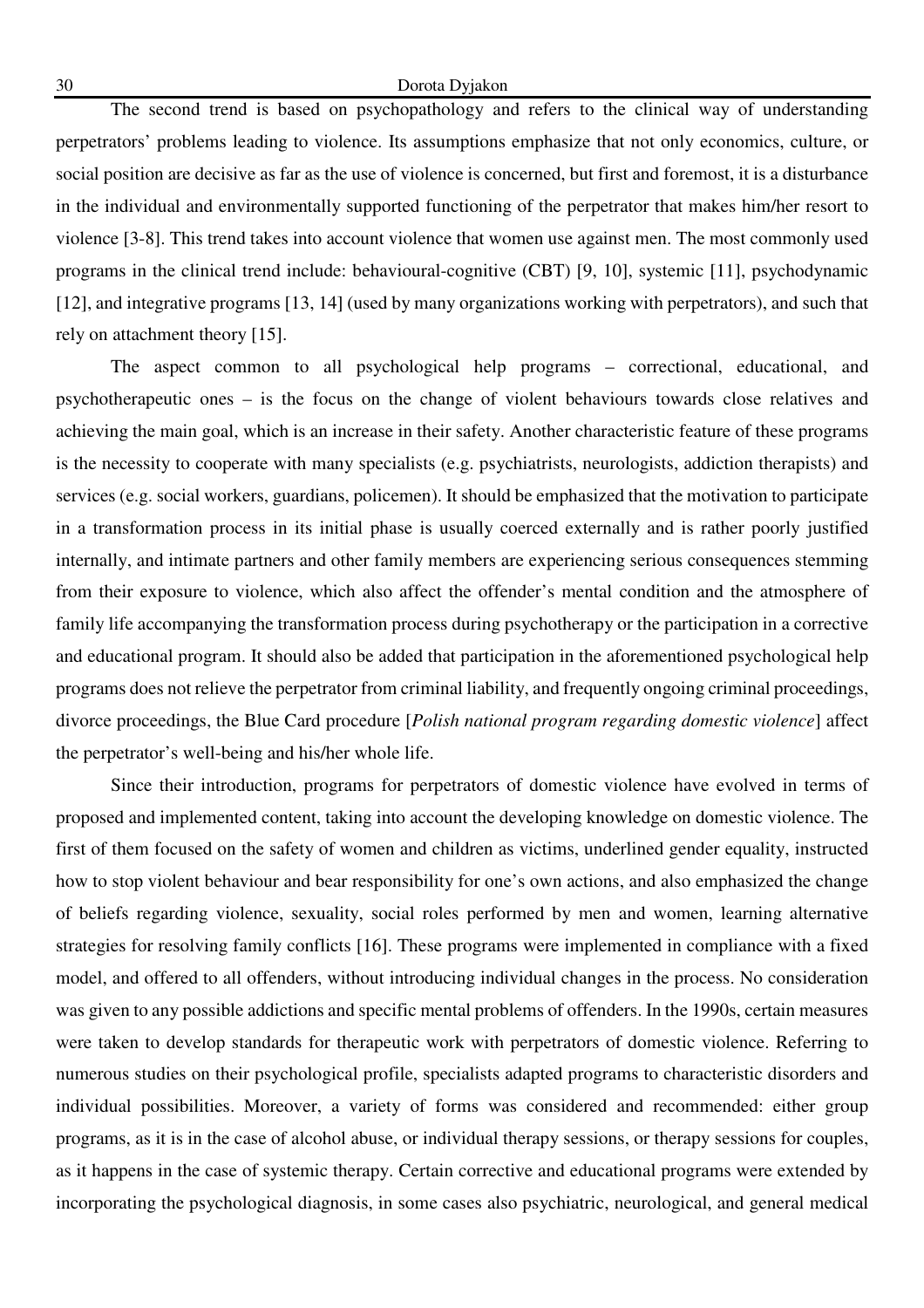diagnosis – all in order to determine the ability to manage anger and to assess the dynamics of aggression and the need for treatment of co-existing health problems.

Currently, an important diagnostic indication for working with a perpetrator, irrespective of the adopted approach, is to determine with due care the seriousness of risk related to violence towards family members who are in contact with the perpetrator or are separated from him/her.

At the diagnostic stage of the transformation process it is necessary to obtain information regarding: − all forms of abuse used by the perpetrator: physical, emotional, economic, sexual, verbal abuse and stalking;

- − the degree of risk related to homicide or suicide, fantasies associated with homicide or suicide;
- − possession of weapons or access to weapons, previous assaults made with the use of a weapon or another dangerous tool;
- − intensity of obsessive thinking about the partner, idealizing the partner and extreme emotional dependence on the partner, intensity of acts linked to stalking or violation of a restraining order (if issued);
- − immediately preceding or recent separation or breakup with a partner, loss of a partner and/or children;
- − assumption that the victim has no right to live without the perpetrator *(i.e. "Rather death than divorce"; "If I cannot be with you, no one will"; "You belong to me and to no one else", "You are mine");*
- − consequences borne both by the victim and the perpetrator of violence;
- − influence of domestic violence on children, including children abused directly and children witnessing domestic violence;
- − severe depression of the perpetrator and his/her notions regarding treatment options;
- − hazardous behaviour endangering the health and life of the perpetrator and of others (*e.g.* fast and reckless driving, disregarding restrictions and prohibitions, for instance in the mountains, at the sea);
- − initiating contact with the victim and children (when a restraining order is in force, or when contact is restricted by court order – the perpetrator changes appointments, meets children in the circumstances imposed by the perpetrator, prolongs the time of the meeting);
- − alcohol and/or substance abuse;
- − history of acts of violence, previous police interventions (also in situations unrelated to family members).
- At the work stage of the transformation process it is necessary to address the following:
- − the responsibility of the perpetrator for resorting to violence and other behaviour patterns;
- − diagnosing personal problems and recognizing social, environmental, and cultural values and beliefs that legitimize and perpetuate violence;
- − identifying behavioural, emotional, and physical signals that precede the escalation of anger;
- − learning behaviours that can be an alternative to violence and developing the ability to adopt them;
- − exploring life history, family and peer relationships (including personal exposure to violence or using it).

Standards for psychological work with perpetrators of domestic violence, developed by specialists, are adhered to in Europe [17], USA [16] and Australia [18]. In Poland, these standards have been developed by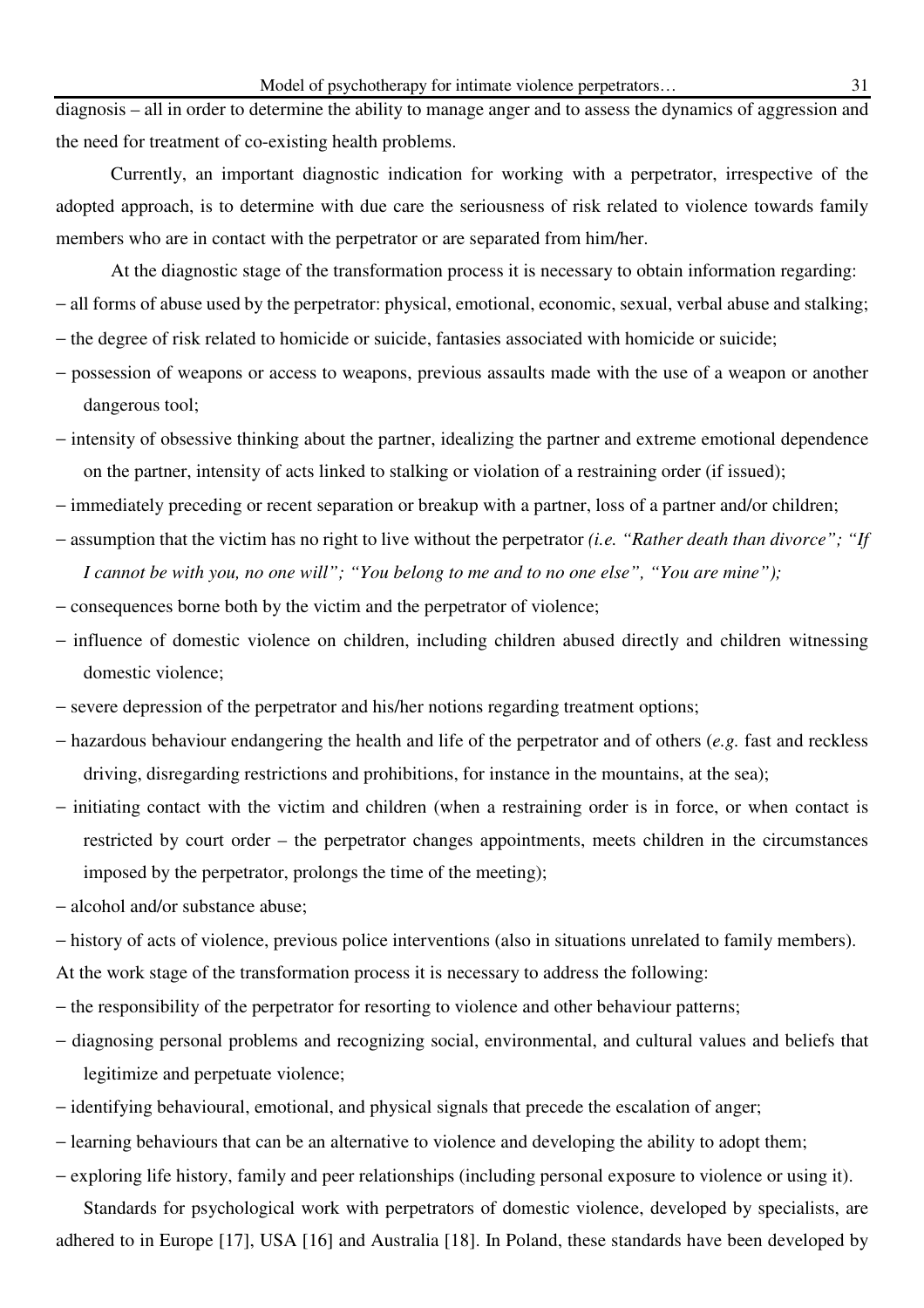experts appointed by provincial coordinators for prevention of domestic violence in 2014, to fulfill the agenda of the National Program for the Prevention of Domestic Violence for the years 2014 to 2020 [19].

## **Psychotherapy for perpetrators of intimate partner violence - basic assumptions**

The psychotherapeutic process presented here is based on assumptions described in the study "Diagnosis and psychotherapy for domestic violence offenders. Safety and transformation" [2]. According to the author of this concept, the process belongs to the integrative, psychopathological trend that deems individual mental problems as the basis for understanding domestic violence, also including environmental factors reinforcing violence. The aim of psychotherapy defined in this way is to modify behaviours that pose a threat to family members, other people, and the perpetrator himself/herself.

The first assumption of this psychotherapeutic process is that the most important problem of a person using violence is his/her current aggression towards relatives, and the transformation aims at ensuring safety for family members and other abused people. In this concept, the first stage of psychotherapy consists of diagnosing and assessing the seriousness of the threat to the family (its individual, particular members) posed by the perpetrator of violence. On the other hand, the following stage – the therapeutic process – is to provide the perpetrator with the opportunity to modify their harmful behaviour. Another assumption refers to the way of defining domestic violence. The proposed therapy relates to a complex, multi-level understanding of domestic violence, as it takes into account not only issues resulting from individual disturbances in the functioning of the family of origin and the immediate community but also particular cultural and/or community beliefs about how women and men function, their roles in the family, the definition of family and transgenerational passing of values. These factors indicate fixed ways of reacting in intimate relationships and/or outside them. The therapeutic process provides the opportunity to change the way of thinking, to discover and transform violent action patterns. In this concept, the most important goal is to work on the awareness of action patterns, to learn alternative behaviour patterns and to combine previous experiences with shaping patterns of behaviour in the family.

The aims of the therapeutic process are as follows: 1) to strengthen the motivation to transform; 2) to transform the initially extrinsic motivation into intrinsic; 3) to form bridges reinforcing changes after the end of treatment; 4) to develop a personal plan for dealing with difficult situations; and 5) to form new, adequate expectations about intimate relationships. Another stage of the process is an in-depth exploration of experiences from the entire life history and seeking associations with the current situation.

During the proposed therapeutic process, the therapist uses "interventions that focus the client's attention on his/her inner world of experiences, in order to shape the subjectivity necessary to experience himself/herself as a person responsible for their own actions and able to make choices" [2, p. 71]. The process is partly structured and directed by the therapist, especially in the initial phase. A part of the therapeutic work is based on an individual process, in accordance with the client's need and problems, experienced currently.

The therapeutic interventions in the presented process focus on [2]: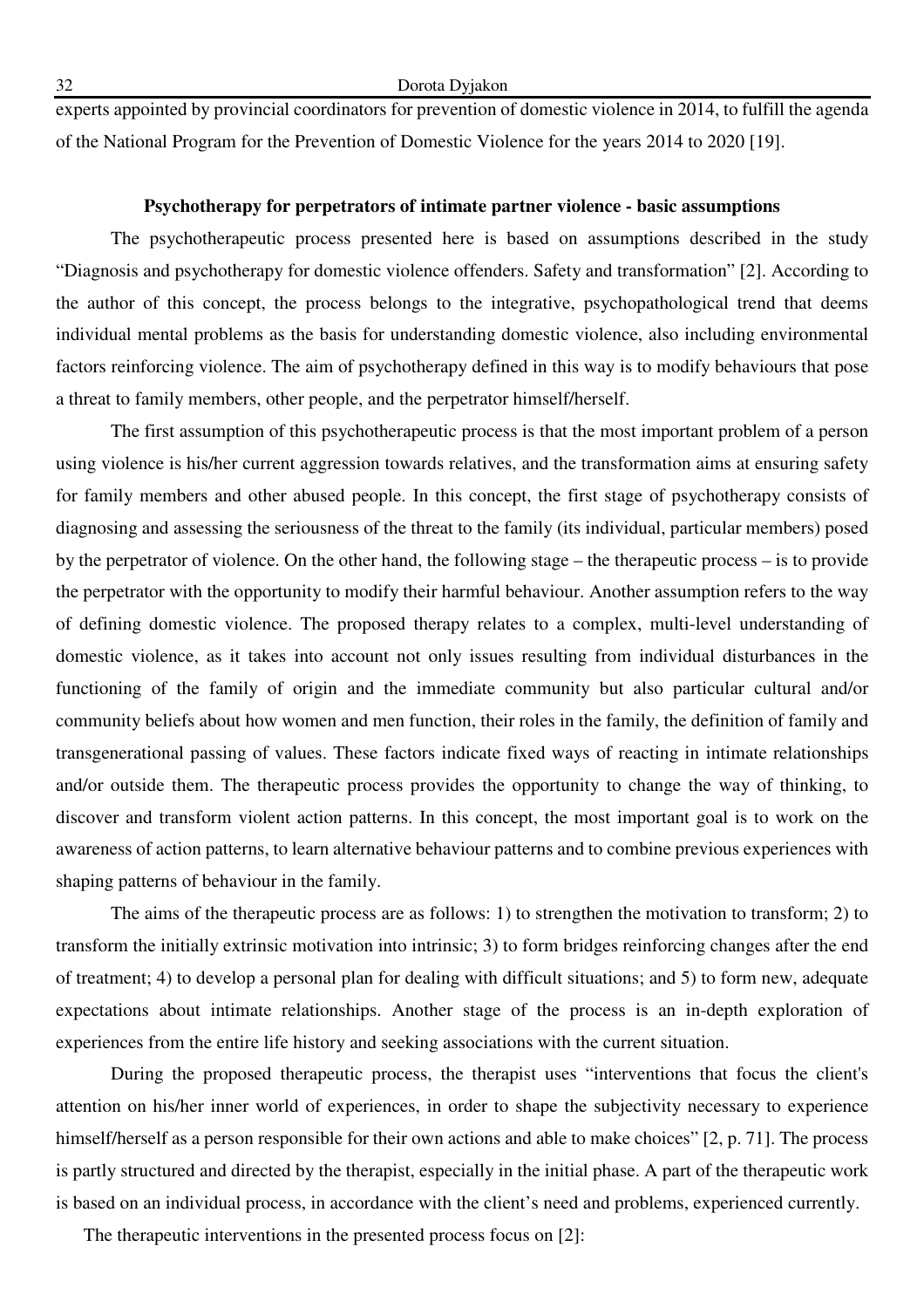- − cognitive processes providing with knowledge about violence and other problems in the family; directing the client's attention towards internal experiences; recognizing emotions and feelings; recalling and reconstructing memories; discovering personal intentions, desires, wants, and needs;
- − emotional processes expressing feelings in situations of using or experiencing violence; experiencing and expressing emotions by appealing to empathy; re-evaluation, muting, toning; modifying the intensity of experienced feelings;
- − behaviours telling about oneself and using the pronoun "I"; learning new behaviours, *e.g.* safe expression of anger, assertive communication.

#### **Identity in the process of transformation**

Examination of the transformation occurring in the individual functioning of family members and the family as a system during the process of psychotherapy is a very interesting issue from the cognitive point of view. Given the mechanisms of denial and resistance to change in perpetrators of domestic violence, the real challenge is to study the deeper mental structures that form the basis and guarantee of the permanence of transformation serving the safety of the family. Among these psychological dimensions is identity, which not only creates a structure that allows an individual to experience his/her dissimilarity and similarity to other people but also – while exercising regulatory functions – is responsible for the direction of undertaken actions and their emotional value. The cognitive concept of discrepancies between various states of self, developed by Higgins [20], assumes that motivation for action is the result of discrepancies between various states of self. He identifies the areas of actual self, ideal self and ought self. The actual self is a set of attributes that is recognized as currently owned features. The ideal self is a representation of these attributes that an individual would like to have; it is a collection of hopes, aspirations, and wishes. The ought self refers to those attributes that an individual thinks he/she should have, such as duties, commitments, and responsibilities. The contents contained in all areas of self constitute the subjective part of identity.

Another important category of Higgins' theory is subjectivity, i.e. *the standpoint of the self,* adopted by an individual while evaluating the content included in the areas of self. The analysis can be done from a personal standpoint but it can also be made from the standpoint of other important people. Higgins identifies six categories depending on the position an individual takes while assessing the area of self. Therefore, he identifies actual self as seen from a personal standpoint and from the standpoint of *significant others*. The same thing applies to other areas of self: ideal self appears as seen from the personal standpoint and from the standpoint of *significant others*, and ought self – from the personal standpoint and from the standpoint of *significant others.* According to Higgins, the states of self and the discrepancies between them are of importance for the emerging emotions that Bąk describes as depressive or anxious [21]. Bąk further states [21] that these emotions are related to the type of psychological situation in which the person is. Higgins identifies two types of situations: the absence of a positive state and the presence of a negative state. Exploring specific types of discrepancies between the states of self and the standpoint provides knowledge about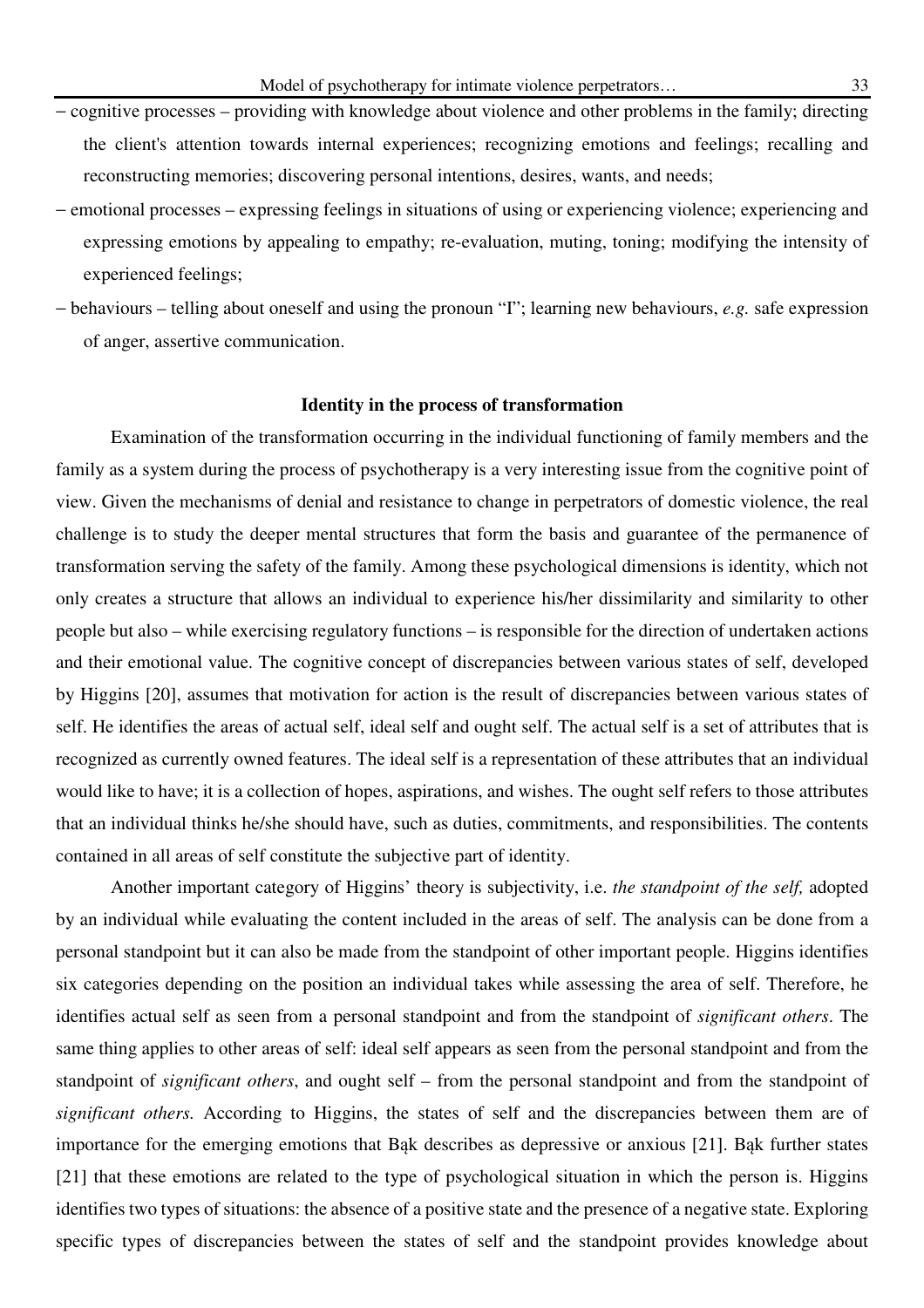emotions and the directions of motivation to cope with emotional and cognitive tasks governing the relations with the world [22]. This theory is an inspiration to explore the objective and subjective nature of identity and its role in the transformation process. Many times it was the basis for the analysis and interpretation of various mental disorders, although it refers to the functioning of a healthy person. Some use Higgins theory to explain affective disorders, delusional disorders, and personality disorders [23].

## **Method**

In the presented therapeutic process, the basic research questions are as follows: 1) how the content of current identity of the perpetrator of domestic violence changes during psychotherapy, how his/her ideas about himself/herself and his/her duties change; 2) in what way the discovery of own attributes with respect to identity states influences the formation of a close relationship; 3) how a person using violence integrates the content related to abuse and motivates himself/herself to change their own behaviour towards close relatives.

The analysis of the collected research material was developed according to the qualitative research paradigm using the interpretation of verbal content, behaviour, and emotional reactions of the client and the interpretation of an interview with his wife, with referring the content of the collected material to the knowledge about the psychological mechanisms of domestic violence and the formation of dependencies in family relationships [2, 24]. Moreover, analysis and interpretation of content and behaviours regarding the identity of the client, using Higgins' cognitive identity concept [20, 21, 25] was included.

Conducting research in the qualitative model seems justified for the above research questions. As Straś-Romanowska states [26], analysis and interpretation of meanings and sense is the essence of qualitative research methods.

## **Individual psychotherapy process**

## **Overview:**

Mr X sought therapy after the separation from his wife, who had moved out, taking the children with her; moreover, she demanded a divorce from him, which became the direct motive. The psychotherapy lasted 3 years. After its completion, the transformation was monitored for 2 years. The client is an only child and was brought up only by his mother since his childhood, as his parents divorced.

## **Diagnosis of the problem:**

Mr X used physical violence against his wife (he jerked her, pushed her, repeatedly hit her in the face, he kicked, destroyed her belongings, locked her in a room and forbade leaving), psychological violence (he insulted her and called her names), sexual violence (he coerced her to have sex with him and engage into sexual practices she did not consent to, he raped her repeatedly) and economic violence (he controlled meticulously the money spent, demanded receipts for daily grocery shopping, restricted her access to their joint bank account, and did not express permission for her additional work allowing her to achieve financial independence). Their children were victims of violence as witnesses; he did not abuse them in a direct way.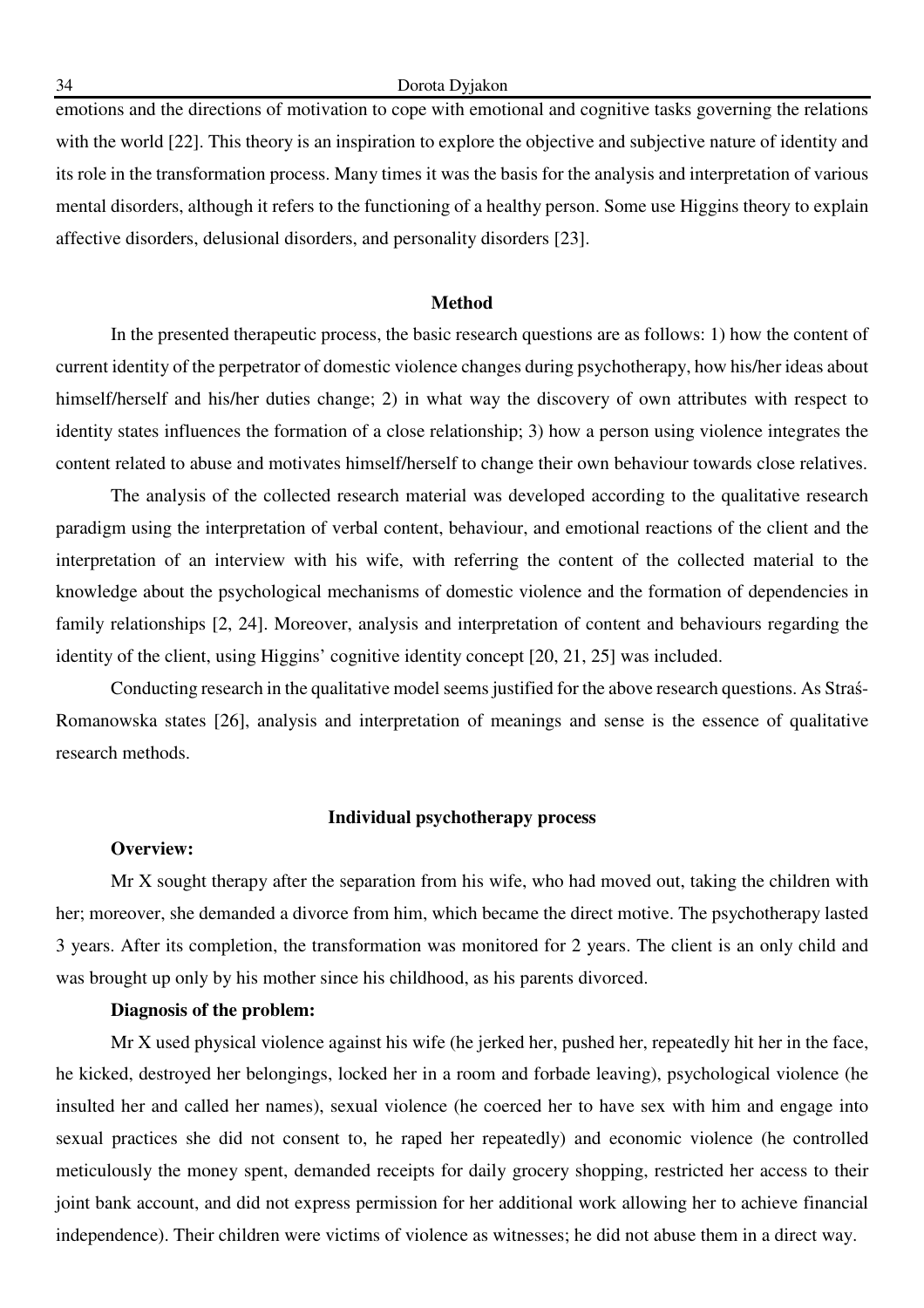Mr X's social position is high: he holds a managerial position, without conflicts with colleagues, subordinates, and superiors. He did not show any personality disorders, but his behaviours displayed clear narcissistic traits and suspiciousness. There were no symptoms of depression, but he experienced chronic sadness in his life. He has a considerable adaptation potential [7], which helped him function well in the professional sphere. In close relationships, he showed cognitive distortion in the reception and interpretation of family relationships, which formed the foundation for triggering violent reactions. He noticed dangers associated with rejection in the actions undertaken by his wife, and therefore he showed inadequate emotional reactions and behaviours. He used some defensive strategies, characteristic of perpetrators of domestic violence, namely denial, rationalization, accusing the victim of provoking the violence, belittling the significance of his violent behaviour and the consequences of violence suffered by victims, manipulation, for example by referring to the necessity to fulfill marital obligations.

## **Stages of therapy:**

The patient presented to the therapist's office declaring personal motivation and desire to improve the relationship with his wife. He hoped to continue their relationship. Based on his statements it was established that there is a high risk of him harassing his wife, who had moved out with their children from their shared flat and was staying at her parents', and high risk of him manipulating the children, whom he contacted.

The therapeutic contract stipulated that the use of violence and concealment of such acts, including harassment, may result in termination of the therapeutic process. The contract also included the obligation to disclose other aggressive behaviours of the client towards family members and other people and the acceptance of the therapist's duty to report to the prosecutor's office any crimes that may be revealed during the therapy. Another important point of the contract was the client's consent to contact his wife or her therapist, if the wife agrees to that. During the signing of the contract, the conditions for inviting the wife to cooperate were discussed in great detail. The duration of psychotherapy was also determined (the first stage was to last 4 months), with the possibility of extending it, with the consent of the client, after each stage and with setting new contract terms, if necessary. The client was also informed about the forms of therapy (group and individual meetings) during the work on the contract. The assumptions, principles, and ways of implementing the psychotherapeutic process were discussed as well.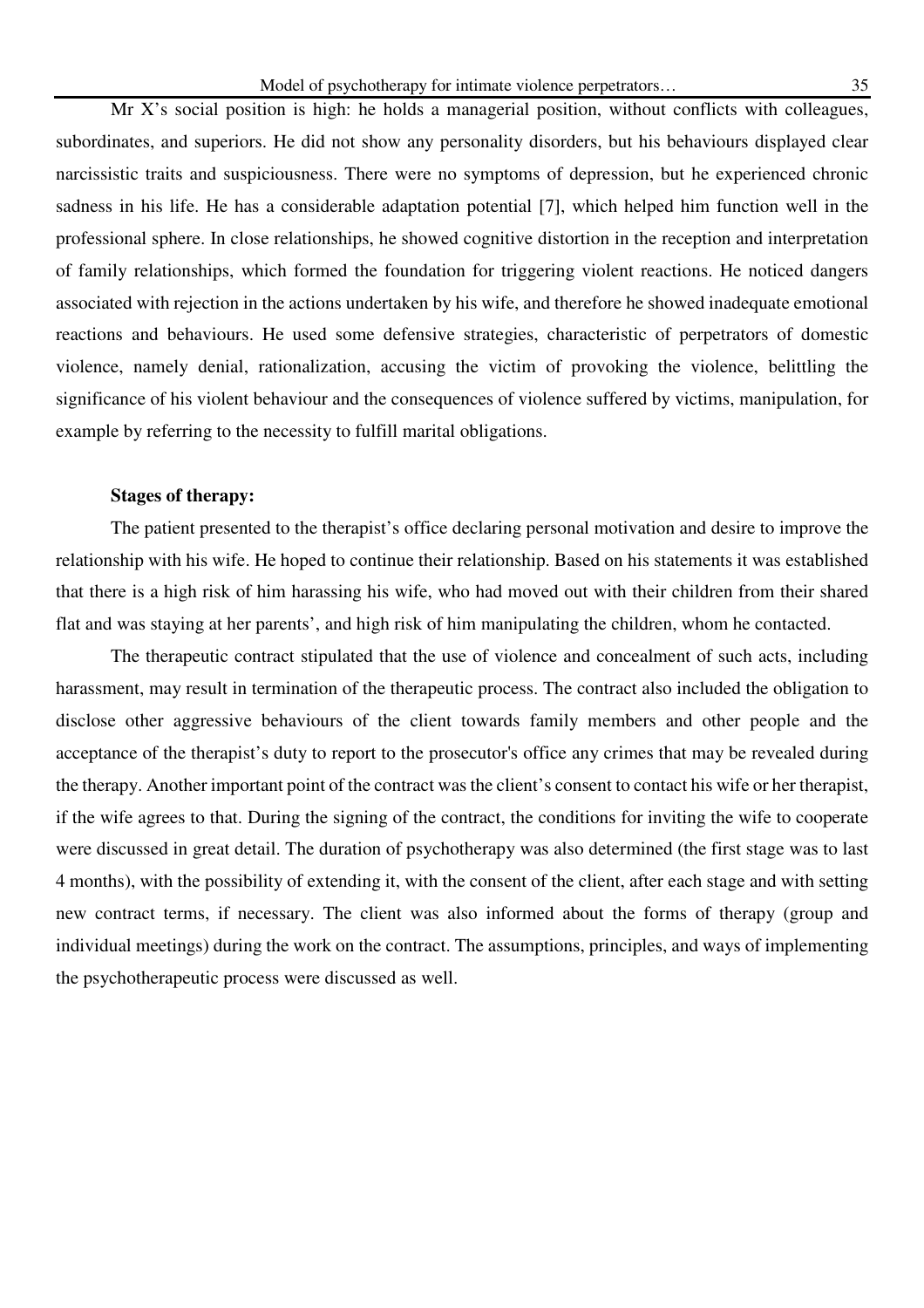# **Stage I - acquiring awareness of what violence is**

## **(about 12 individual meetings).**

In his statements, the client repeatedly denied responsibility, blamed the victim for his violent behaviour, minimized the consequences of his behaviour upon her and the children. He excused his actions with circumstances. At this stage (after 3 meetings), the therapeutic contract was concluded, although the client agreed to its terms only declaratively. He justified his decision with the desire to rebuild the marital relationship – but under the existing rules; he claimed that it had been good so far. He emphasized the influence of the wife's parents on their relationship, suggesting that they "manipulate their daughter in order to make her divorce him". He regularly participated in individual meetings and engaged avidly in discussions with the therapist regarding the definition of violence and the diagnosis of violent behaviour. In the therapeutic process, he applied rationalization, polemics, a personal point of view as his defensive strategies against acknowledging his responsibility. In the therapeutic relationship, he also resorted to passive aggression and control with regard to the contents spoken by the therapist. He distorted their meaning, placed them in a different context or made generalizations. Other recognized mechanisms of denial included: forgetting about facts, difficulties in recreating details of a situation, concentration on the partner and a detailed description of her behaviour while avoiding to provide detailed description of his own behaviour at the same time, avoiding particulars related to the place, time, and circumstances of events, skipping information on event authors and their chronology. He mainly polemicized and emphasized that he disagreed with the approach regarding domestic violence defined by specialized literature and law. The main interventions of the therapist consisted in providing knowledge about violence and introducing visualization as a way of focusing on the client's own behaviour and discovering reactions of his partner and children, along with confronting with current behaviours in the therapeutic relationship. This phase was completed when the client started to adequately use the "I" category, in relation to the description of the situation and his own behaviours pointing to himself as the subject of actions. He began to recognize and define his own violent behaviour and to focus on his personal intentions.

## **The aim of the second stage (10 meetings)**

was to reconstruct the events that affected the current family relationships and to reinterpret them to reveal the client's responsibility for incidents of violent nature, re-creating violent situations in order to create links between the client's actions and his relatives' reactions, associating his current behaviours with the history of life and childhood experiences. At this stage, the client began to recognize the intentions behind his behaviour at a deeper level. He discerned to what extent he had limited, controlled and subjugated his wife's behaviours to his own needs, expectations, and desires. He correctly separated his over-interpretation regarding his wife's behaviours, emotions, and intentions from her real reactions. He expressed his concern as to his ability to recognize genuine hazard in a relationship. He began to recognize violent behaviour as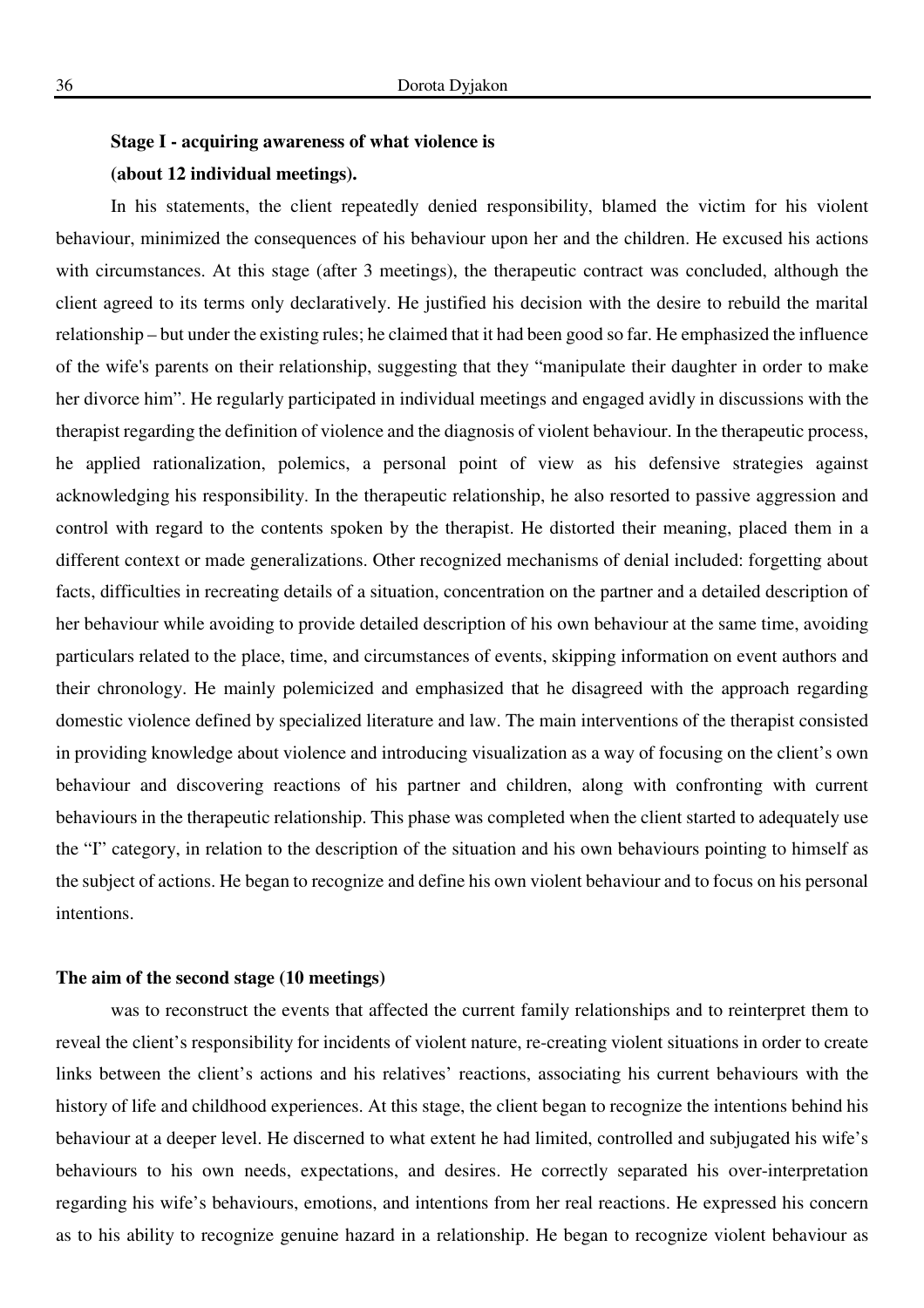harmful to an intimate partner. To a large extent, he restricted excusing his real actions and controlled other defensive strategies that he used. Occasionally, he expressed interest in changes in his behaviour, which could result in the continuation of his marriage – but under new rules. The client's wife returned home and abandoned her plans of getting divorced, she also started and continued her own psychotherapy.

## **The third stage of the therapeutic process (10 meetings)**

began with childhood memories. Initially, the patient idealized his childhood, and he perceived the absence of his father as a circumstance that did not cause any problems in his life. He considered his grandfather to have been a complete substitute for his father and did not see any consequences in this area arising in his present life. During the therapy, he realized how significant these experiences had been for shaping his identity, patterns of family relations, and recognizing the children's needs such as foreseeability of family situation, safety, and a permanent caretaker. He revealed alcohol abuse on the part of his grandfather and being a victim of peer violence at the age 9-12. Thanks to gaining insight into the problems of his family of origin, recognizing their consequences for his development, a cognitive and emotional map was created to build more secure relationships at the time. The client received important tips for continuing and deepening the therapeutic process after completing the work on violent behaviours. He also expressed curiosity with regard to his altered behaviours in relations with other people, met his in-laws, even though he had avoided contact with them previously and had blamed them for his marital problems, and admitted a friend to having problems with his marriage and talked with him about aggression.

## **During the following fourth step of the work (9 meetings),**

the transformation process was deepened with regard to violent behaviour. The client continued to use emotional violence against his wife and children. In situations obscure to him, he was prone to interpret his wife's intentions as threatening (directed against him) and to react using defensive strategies, for instance, insulting, silent treatment, mean remarks, offensive and derogatory terms. From his perspective, the behaviour of his wife, who – undergoing her own psychotherapy – more frequently expressed her dissatisfaction with his behaviour and openly communicated her expectations regarding his transformation, was a circumstance increasing his sense of threat. He perceived his wife's expectations as excessive and he found it difficult to identify with the vision of himself he – as he saw this – was supposed to become "shaped" according to the wishes of his wife. He began to react to her behaviour in a more defensive way; he showed more concern regarding the possibility of continuing the relationship. During the therapy, his doubts were translated into the discovery of resources of their relationship and the personality differences that had existed from the onset of their relationship, but the disclosure of which had been gradually reduced by the use of violence. The content the client discussed served to reconstruct relationship patterns, to disclose fears, to discover the needs, expectations, and obligations of the client in the marital relationship, both in the past and at present. New meanings, which appeared in his understanding of his own and his wife's behaviours, made the client able to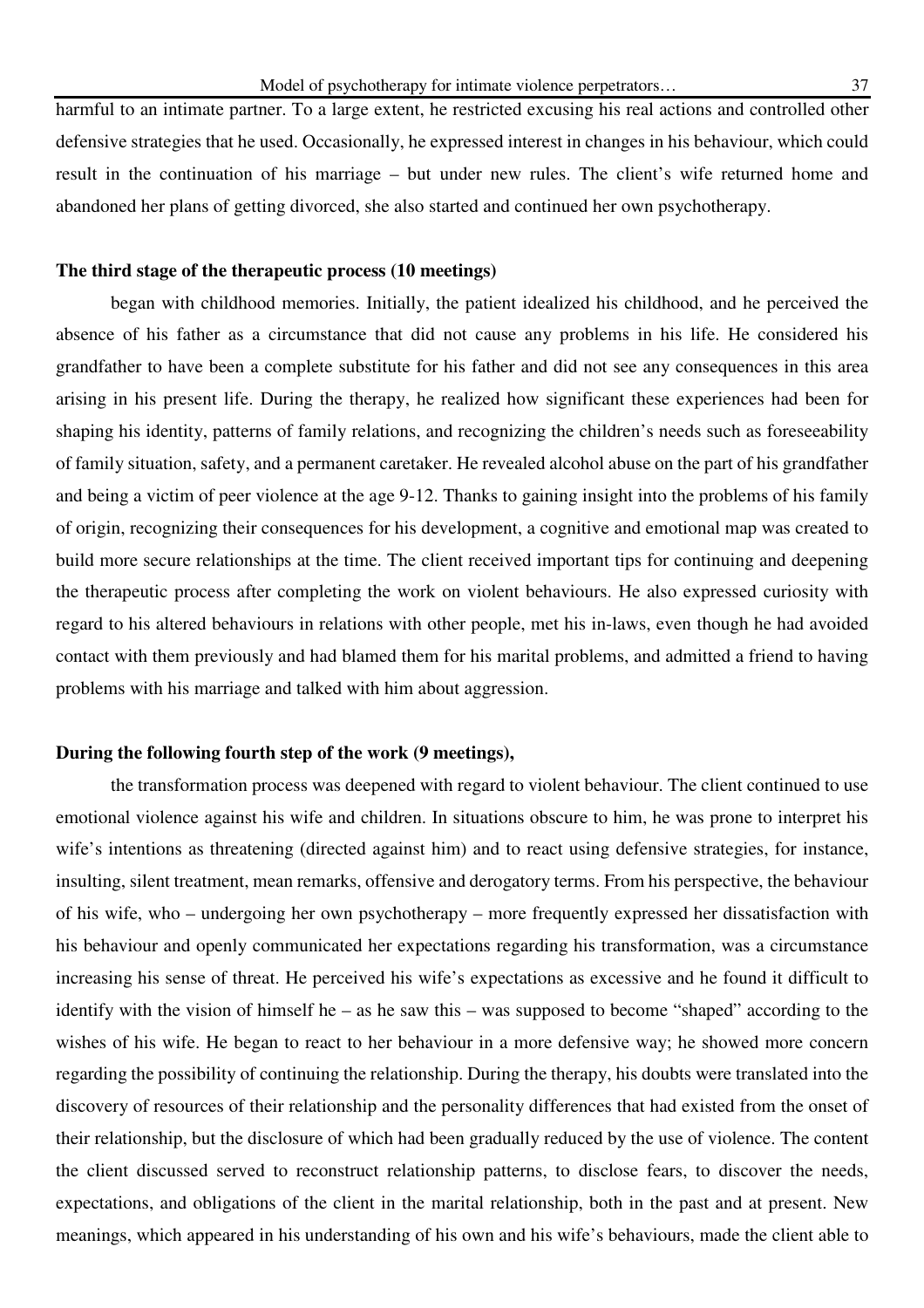#### 38 Dorota Dyjakon

assess more flexible her needs and expectations as well as the needs and expectations of their children. He discovered that his position as the dominant person in the family was accepted by his wife, but she expected him to exercise the "power" in a more flexible way, taking into account the needs and expectations of other family members.

The next stage of work (12 meetings) was focused on developing the client's resources to use conciliation behaviours, to recognize aggressive and passive-aggressive messages, to interpret intentions in a positive way, and to accept ambiguity in relations with close people (wife, children, in-laws, mother, other people). At this stage of psychotherapy, the client's wife was interviewed with regard to familial relationships, and she confirmed the increased sense of safety and absence of physical, sexual, and economic violence. She still could sense violence in their communication – in the form of mean remarks, over-interpretation of certain behaviours, intentions and emotions – and in punitive behaviours – in the form of insults, silent treatment, displaying inadequate irritation, and impatience.

During the next phase of the treatment, the client participated in a group psychotherapy (100 hours), focusing on working through childhood and adolescence trauma in the integrative model [27, 28].

The final stage of the therapy was again an individual work, regarding the remedy, relapse, and forming positive relationships in the family, mainly by providing support to the children and wife.

The work regarding the remedy focused on acknowledging the harm the wife and children had suffered, and the consequences borne by the family members in relation to the violence. Other important skills developed at this stage included: the ability to accept refusal in a situation of expectation (especially related to sex), and the acceptance of the family members' memories regarding the violence he had used. Besides that, the client acted on implementing the changes into everyday life.

After the end of the therapy, the changes were monitored for two years. Every six months, meetings with the client were held, during which home situations were discussed in detail. The client also kept a diary in which he wrote down the most important events in family relationships. After the first and second year after the end of the therapy, an interview was also collected from the client's wife, who continued to participate in her therapeutic process, in cooperation with her wife's therapist and with her consent. The interview focused on recognizing and revealing risks and analyzing the process of changes which served the safety of family members.

## **Results**

The transformation that occurred in the functioning of the perpetrator of domestic violence relates to several areas, linked both to the research questions and the important issue of the family members' safety. The first analyzed area is the change in identity; the second – the change in the interpretation of his life history, and the change in the interpretation of the current family situation.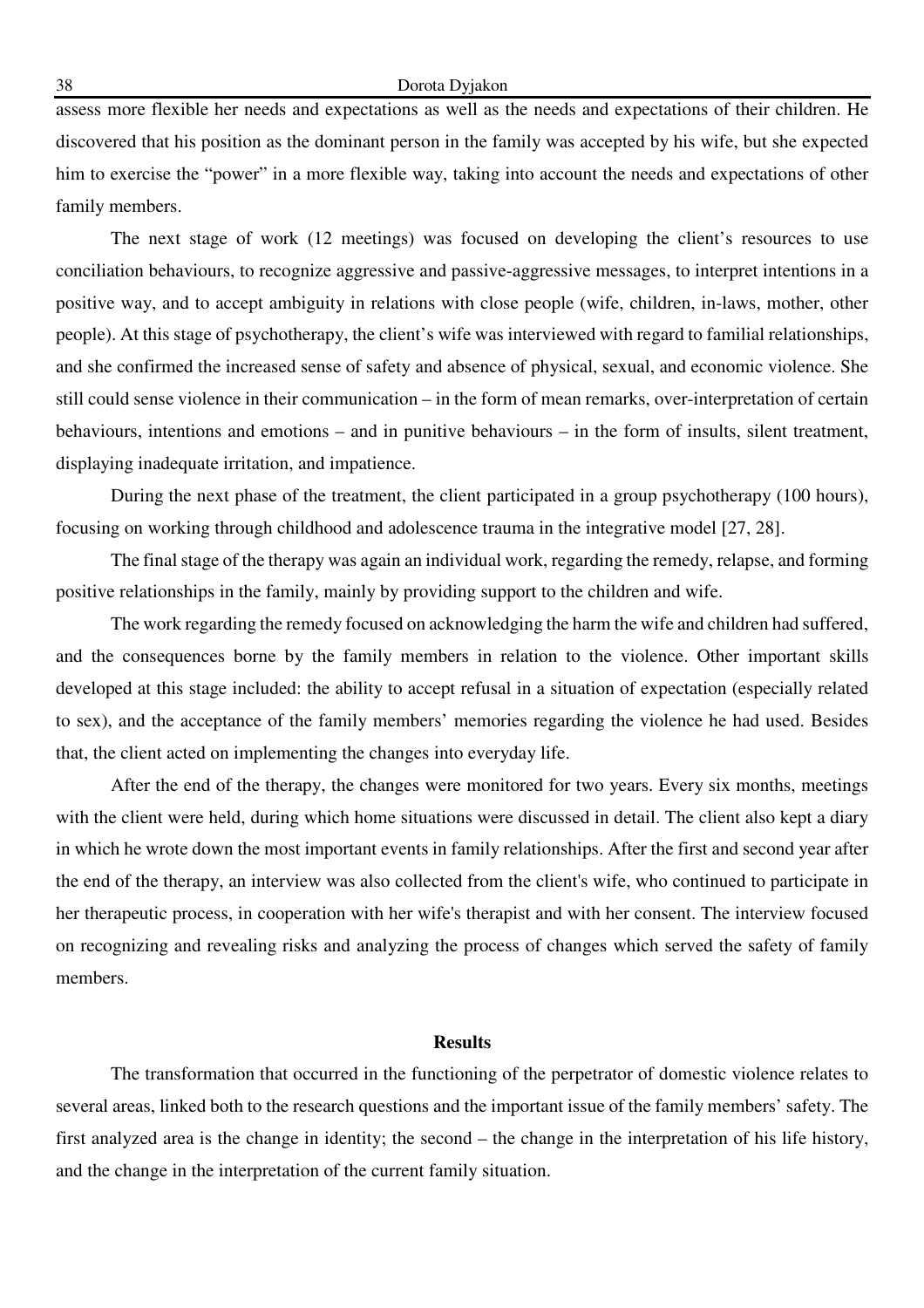#### Changes in identity

In the initial phase of therapy, the client constructed the image of himself on wishful thinking premises, stemming from cognitive distortions, the use of denial mechanisms and defensive strategies: *I am not what she thinks I am* […]. *They judge me wrongly.* […] *I have good intentions but she is being influenced by her parents.* During the therapy, such constructing of notions about himself transformed into a realistic observation and discovery of his own traits. He started to notice the specific attributes that he had previously rejected as unacceptable (*e.g.* his acquiescence to his wife's requests, the ability to accept refusal in intimate situations). The constructing of notions about himself changed as well, *e.g*.: *I imagine myself and I want to be an important person in my family, I should take care of their well-being and safety.*

Another characteristic feature of the client's self-description in the initial stage of the therapy was the focus on his wife and defining himself through negation of the traits and characteristics recognized in his wife: *I do not want to be like her, she is very dependent on her parents, even submissive, she responds to their every request, she is disloyal to me, she plots something against me with them, she set this up against me long ago, she plays off our children against me, she undermines my authority as a father, I feel threatened by her and her family.* 

The client described himself in the intimate relationship with his wife using sample statements pointing to him being a victim: *she and her family were responsible for our bad relationships, she provoked me to aggression, she criticized me, she didn't like anything, I always cared for her but she did not appreciate it, I felt neglected by her and her parents, she wanted to dominate me, my decisions were challenged by her and her parents.* Having completed the therapy, he gave different meanings to these relationships: *I know she cares about me because otherwise she would have left me, her parents sometimes get too intrusive, but I know that they saw my wrong behaviour, I want to take care of our relationship, it would be a shame if the children were raised in a broken family or were intimidated.*

The client described himself as the subject of action using statements formulated on wishful premises: *I only wanted to do right, I'm not a bad person, I have become a victim of her and her family, she wants me to be henpecked and does not appreciate my individuality, she feels envy because I am special.*

Having completed the therapy, the client described himself using such statements as: *I know I am capable of keeping my tempter, well, I know I will never be perfect and may lose my cool, today I've been mean to her and confessed to it, it does not hurt, and it (the confession) even brings satisfaction, now I can do it, my ideal is to respond as I should, sometimes you get quite upset and sometimes you just let it go, there should be a balance in my behaviour, I know I can appreciate and praise [them] but sometimes I get angry, it does happen sometimes, I burst with anger, then I apologize, but honestly, without manipulation, this is terribly difficult, I even know when the old "Me" starts, the ruthless one, and I feel I need to get my way with the truth because otherwise I will perish, cease to live, will become nobody, and only after a while I snap out of it and I see people who are not dangerous to me.* There were a few more characteristics related to the client's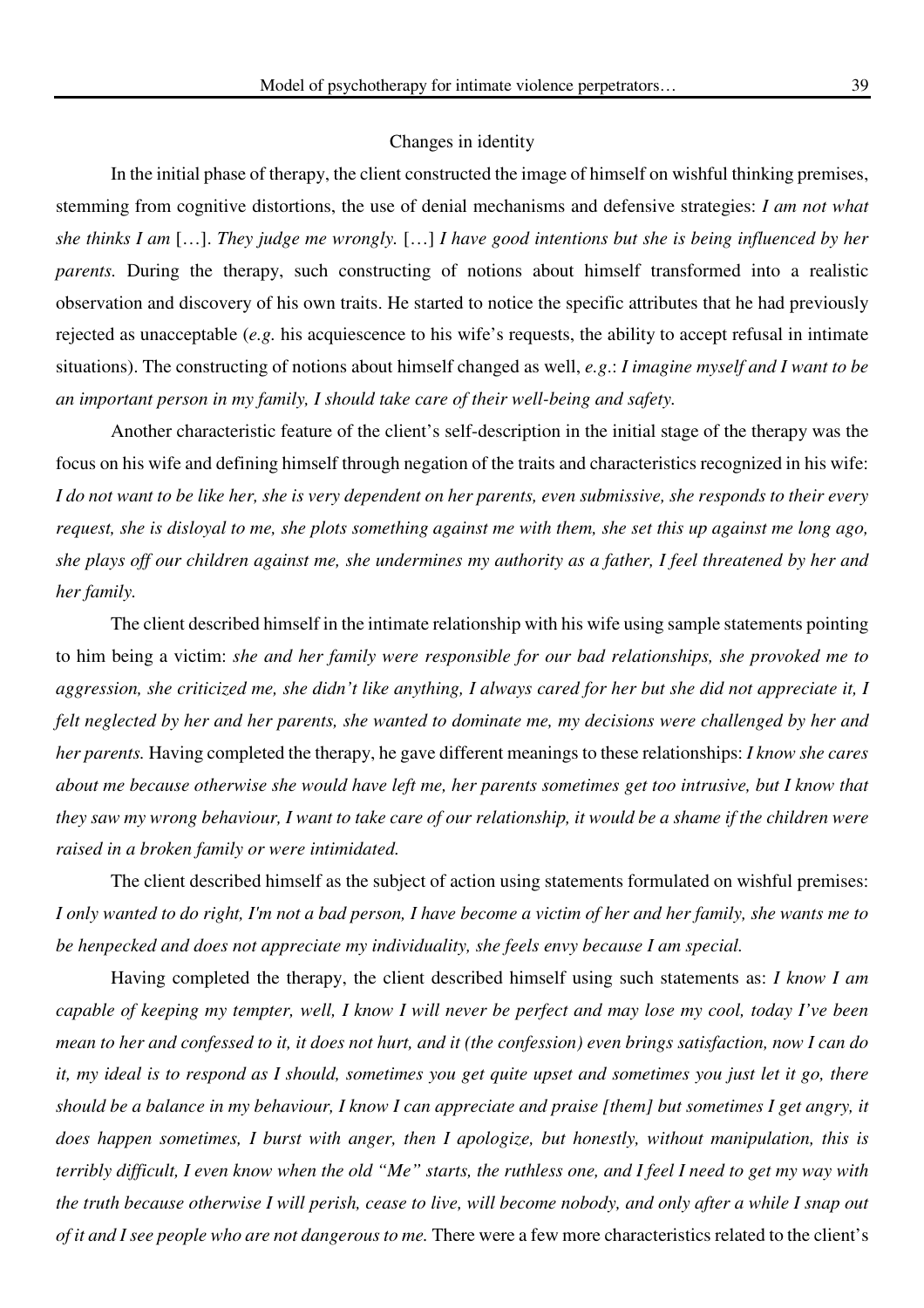self, his current traits and efforts to form a specific trait: *I want to be important but fair, I should think of it more often*.

## Changes in the interpretation of life history

The change in the interpretation of the biography can be defined as giving a different meaning and sense, which allows for the discovery of important behavioural patterns, unsatisfied needs, family relationship patterns, fears of another family breakdown, and for the recognition of the source of such fears and concerns that have affected cognitive distortions.

These changes were the source of new references and interpretations of the client's behaviour and of the behaviours of his family members and other people. The following statement of the client is an example of this: *Now I think differently about myself, I see a lost child in myself, someone who wanted to have a family and to feel important and certain of the future. Now I have an influence on it. The paradox is that I almost destroyed what I wanted the most.*

## Changes in the interpretation of current events

The client discovered that current events can be interpreted from the perspective of childhood experiences, shaped response patterns, and interpretation matrixes, *e.g*. *When she visits her parents, I feel anxious, it always seems to me that they are up to something. Before, first I felt fear, then rage. I also envied these contacts with her parents a little. I felt like in my childhood, when my mother disappeared, and then came back, with new ideas for another trip, and of course with a new lover.* [...] *Then I stayed alone at my grandparents' for a long time.* 

## Changes in family relationships (the current family)

The client changed his interpretation of roles and obligations associated with them; for instance, at the initial stage, the role of a father was interpreted as follows: *the one who should be respected, the person who has something to say, I have to fight for this position, I should be this most important person.*

During the therapy and the monitoring stage, the client described his experiences in relationships as more open and allowing the disclosure of positive feelings. An example of this may be the client's statement on acquiescence: *I used to think that acquiescence is for jerks who cannot handle their wives. It costs me a*  lot, sometimes I need to grit my teeth and keep my nasty remark to myself. Yesterday after work I was watching *TV when she asked if I could walk the dog. Normally, I mean before, I would have said that she wants to boss me around again and I would have snarled at her, but now – that's the new thing – I gritted my teeth and said that I would go out in a moment. In my head, there was a whirl of thoughts, but I stopped them and started to look for the leash. This also applies to our children; when they were not able to do something, I always commented on it with malice, now I try not to do so.*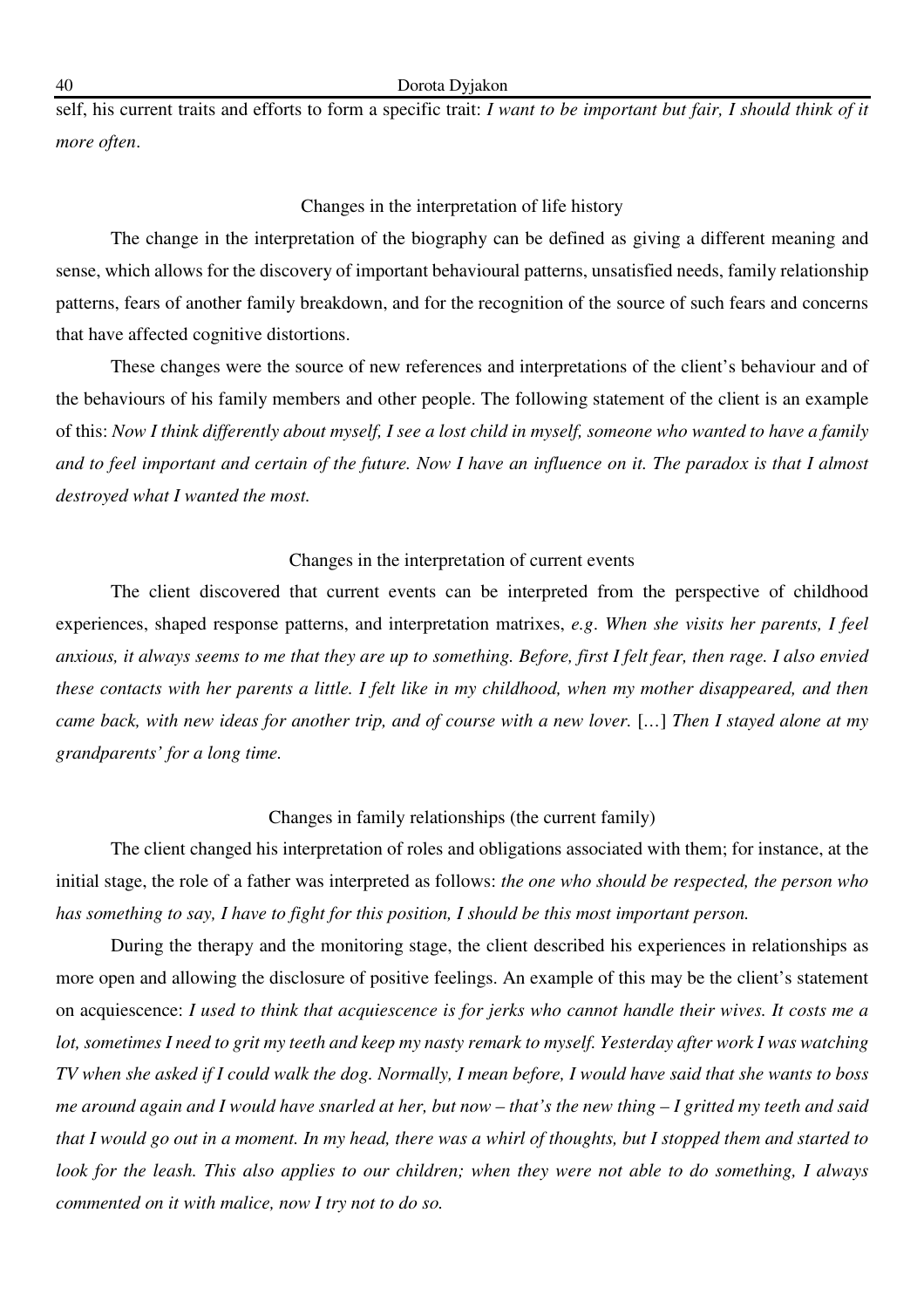One of the most important changes in the familial relationships is the perpetrator's acceptance of his wife's independence, which she manifested in her behaviour, thinking, and emotions. The client describes his behaviour in these situations: *Now I can see how much I have controlled her, what she thinks, what she feels, what she does at home when I'm not there, what she talks about with her parents when she goes there alone or with the children, what she writes to her friends, I wanted to know everything because it could have saved me from a disaster, humiliation, and abandonment. Now when she gets a text message, I am tempted to look at it, although less and less frequently, and I do not do it. Recognising that she is independent of me is extremely difficult.* 

## **Discussion of the results**

The most important advantage of the collected material is its contextuality. Each element of the verbal expression refers to a specific event in the history of life and is related to other experiences that create the biography. Despite all its methodological imperfections, the analysis of the collected data allows for an indepth reflection on several aspects of the transformation highlighted in the course of psychotherapy and a search for answers to the research questions. The discussion of the presented results may serve as an inspiration for ongoing research and learning about the model of transformation during psychotherapy. One should also be aware of the limitations of an individual case analysis.

Identity, as a central category of transformation in the process of psychotherapy [29], has been analyzed due to its exceptional importance in intimate relationships and its particular meaning in the process of transformation of perpetrators of domestic violence. In the context of Higgins' concept [20, 21] and its further development by other researchers, for instance Bąk [25], the element of the client's narrative that attracts attention is the process of conceptual extension of his actual self, which becomes enriched with new content. The client includes in his description of the actual self those attributes, which were undesirable from his point of view and were previously an element of his ought self, as expected by others. Following the mentioned concepts of self, one can see how the content of their various components changes. The actual self becomes enriched with knowledge related to properties that have triggered harmful behaviours. During the therapy, the client discovered his other traits that could be used to stop and prevent violence. His ideal self included the vision of himself being *safe for his family* as an option possible to achieve. On the way to making these positive ideas real, he was supported by the contents of his ought self, especially those that referred to the roles of a husband and father. The client also gained knowledge of and insight into the history of shaping his behaviours related to the use of violence. He placed the shaping of the predisposition to aggressive reactions among important events from his life. His ought self gained new meanings that refer to such concepts as "being acquiescent, being good, being sensitive." These categories now gain a new, positive value and are transferred to his desired ought self, and – further – are assessed by him as feasible, safe and positively influencing his relationships with close relatives.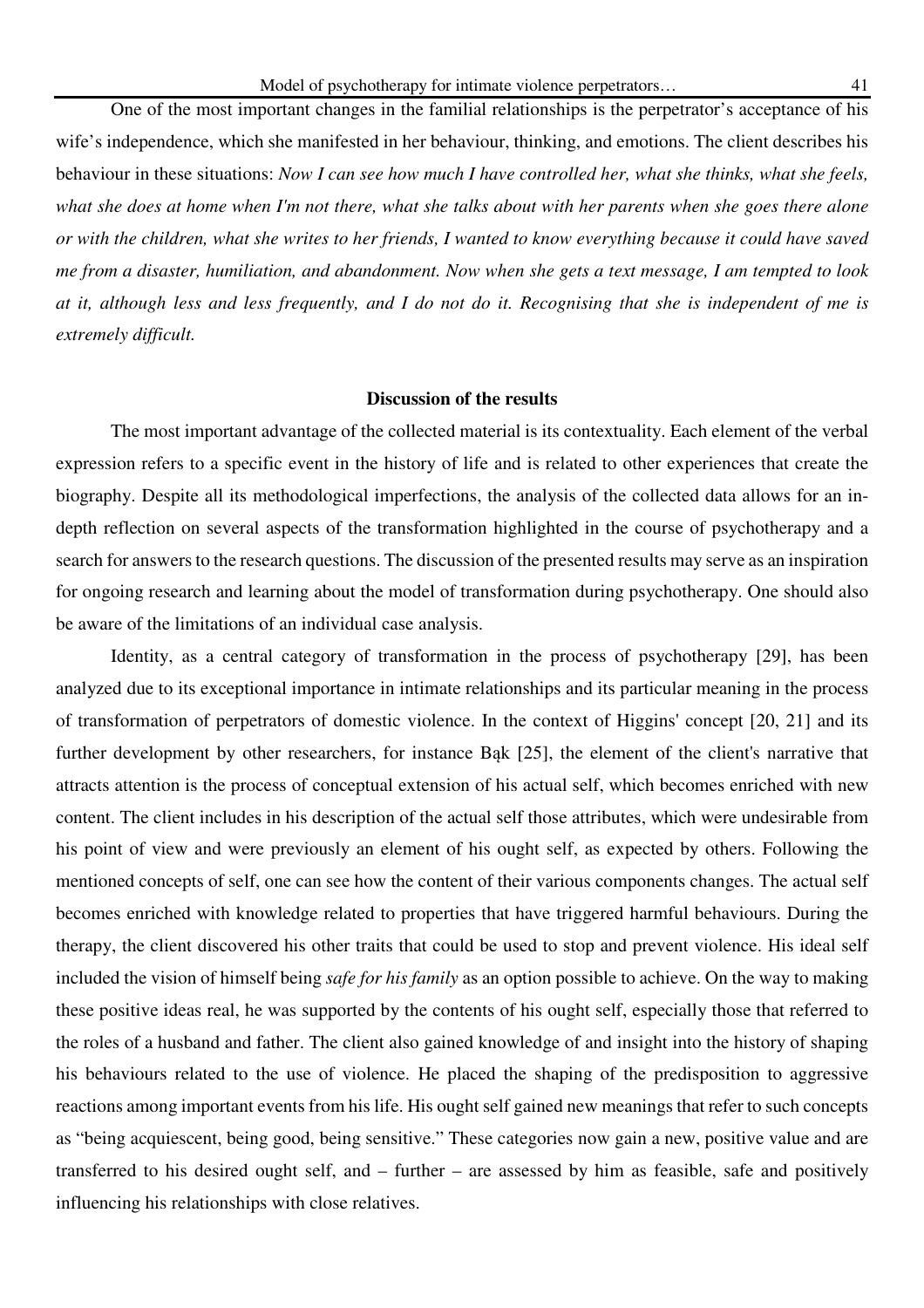#### 42 Dorota Dyjakon

While referring also to the concept of the future self, strongly advocated by Oyserman [30] as the one that defines the direction of motivation, it should be emphasized that the therapeutic work was focused on studying the images of attractive and possible states of self. One of the important elements of therapy and the client's independent work is determining together with the client what future state of self is an attractive one, *i.e.* motivating him/her to achieve it, and how the client will motivate himself/herself to implement this particular vision. As other researchers indicate (Lachowicz-Tabaczek and Bajcar [31]), the image of the possible future self, if attractive and assessed as achievable and even desirable, will motivate the client to transform and will affect his/her global self-esteem. It can be assumed that important changes in this area also occur in a person using violence. By participating in a therapeutic process of transformation, such a person gains a positive self-image – not only from his/her own perspective but also from perspectives of significant others. Shaping new content of standards of the self, accepted by the perpetrator, triggers an important motivational process that can be continued after the end of therapy. In people who have committed acts of violence against close relatives, this is of particular importance, since the permanence of changes will largely depend on the level of identification with the achieved and desirable attributes, developed in the future, and socially accepted. In the case of perpetrators of violence, this social aspect is the most important element of their transformation. Often the perpetrators are afraid that both the family and the environment will start to perceive them as weak, different/changed. The reconciliation of these internal contradictions that raise concerns is an important element of the change process.

Other effects of changes are closely related to identity and states of self. It is identity that is most emphasized in relationships, and family roles and the way they are implemented always refer to identity and to the set of social competences shaped and perpetuated by experience. Motivation is directed, *inter alia*, by ideal self and ought self – specific standards resulting from the individual experience. Recognizing them and exploring developmental potential or limitations stemming from them allows for the transformation process by increasing self-awareness. Oyserman [30] points out that the development of individual competencies that support the process of pursuing future self may also enrich actual self and motivate the transformation process in an evolutionary manner, which in the case of perpetrators of domestic violence is an important strategy for achieving this goal.

Changes in family relationships should be interpreted with great caution. As we know from the literature referring to domestic violence relations, we must carefully analyze the formation of these relations on the one hand, and diagnose individual personality characteristics of partners that create favourable circumstances for their development on the other hand [8, 24, 32]. The therapeutic process itself of a male perpetrator does not mean that his wife/partner becomes more ready for changes. It is known from the therapeutic practice that partners of perpetrators of domestic violence expect to eliminate only violent behaviours, without taking into account changes regarding expectations, systems of values, ways of assessing oneself and others. This process has been researched in depth and very well described in the literature on co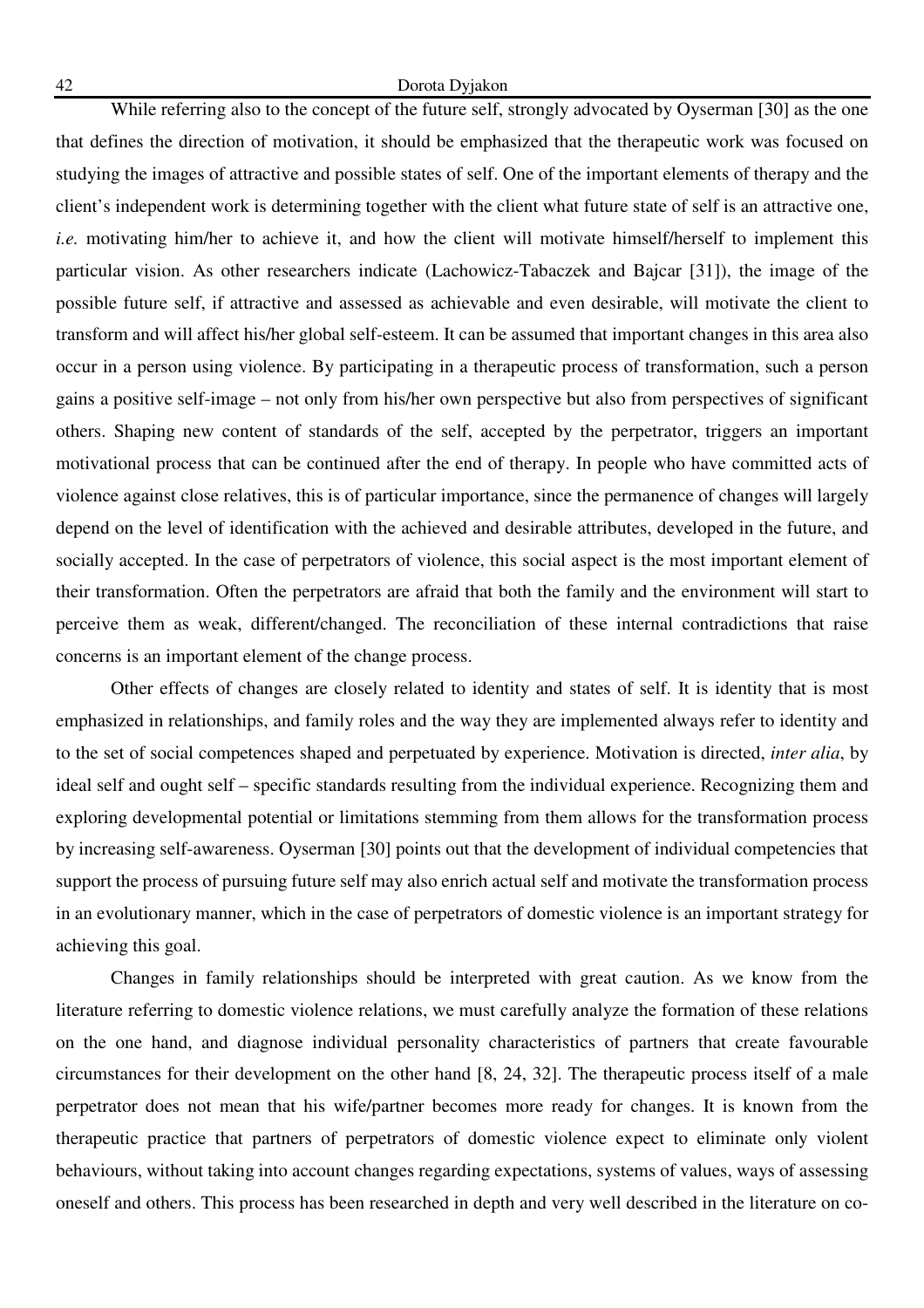dependency, families with alcohol abuse, but it is not as thoroughly described in the literature regarding intimate partner violence.

#### **Conclusions**

The description of the therapeutic process and its effects in individual experience does not provide sufficient evidence for the effectiveness of psychotherapy in issues related to domestic violence. It serves to outline the issue of this important area of psychological assistance help and to sensitize therapists to a thorough diagnosis of the threat to close relatives in relations with an aggressive family member. Another dimension in presenting an individual transformation process is posing a few questions indicating the identity of the perpetrator of domestic violence as a central category subject to changes and dependency in family relationships that forms a background and – at the same time – an important indicator of such a transformation. This research is the basis for creating a model of transformation in different areas of personality, values, and family relations of perpetrators of domestic violence, as well as for constructing tools that would allow for a more precise assessment of them.

#### **References**

- 1. Rothman EF, Butchart A, Cerdá M. Intervening with perpetrators of intimate partner violence: a global perspective. Geneva: Inis; 2003.
- 2. Dyjakon D. Diagnoza i psychoterapia sprawców przemocy domowej. Bezpieczeństwo i zmiana. Warszawa: Difin; 2014.
- 3. Hamberger L, Hastings J. Personality correlates of men who abuse their partners: a cross validation study. J. Fam. Viol. 1986; 1(4): 323–341.
- 4. Vaselle-Augenstein R, Ehrlich A. Male batterers: evidence for psychopathology. In: Viano EC, ed. Intimate violence: interdisciplinary perspectives. Washington, DC: Taylor & Francis; 1992, p. 139–156.
- 5. Dutton DG. The abusive personality. Violence and control in intimate relationships. New York, London: The Guilford Press; 1998.
- 6. Niehoff D. Biologia przemocy. Jak zrozumienie mózgu, zachowania i środowiska może przerwać błędne koło przemocy. Poznań: Media Rodzina; 2001.
- 7. Rode D. Psychologiczne uwarunkowania przemocy w rodzinie. Charakterystyka sprawców. Katowice: Wydawnictwo Uniwersytetu Śląskiego; 2010.
- 8. Rode D. Psychologiczne i relacyjne wyznaczniki przemocy domowej. Charakterystyka sprawców. Kraków: Suprema Lex; 2018.
- 9. Bonem M, Stanley-Kime KN, Corbin M. A behavioural approach to understanding domestic violence: a functional assessment based on batterer-identified contingencies. J. Beh. Anal. Offender Victim Treat. Prev. 2008; 1(2): 209– 221.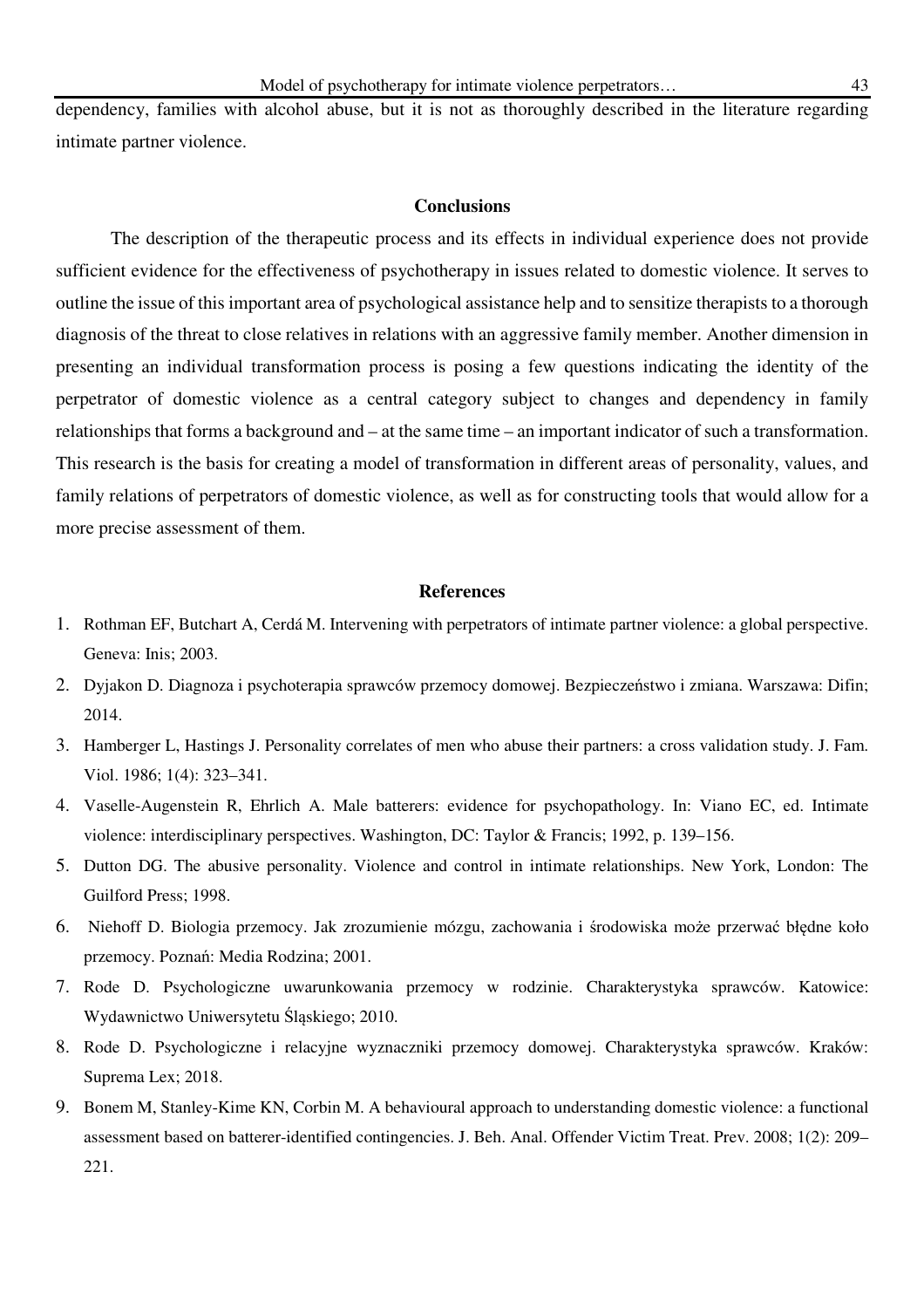- 10. Waltz J. Dialectical behaviour therapy in the treatment of abusive behaviour. In: Dutton D, Sonkin DJ, red. Intimate violence. Contemporary treatment innovations. New York, London, Oxford: Haworth Maltreatment and Trauma Press; 2003, p. 75–103.
- 11. Madanes C. Seks, miłość, przemoc: psychoterapia sprawców i ofiar. Gdańsk: GWP, 1999.
- 12. Cogan R, Porcerelli JH. Psychoanalytic psychotherapy with people in abusive relationships: Treatment outcome. In: Dutton D, Sonkin DJ, ed. Intimate violence. Contemporary treatment innovations. New York, London, Oxford: Haworth Maltreatment and Trauma Press; 2003; p. 29–46.
- 13. Dutton D. Treatment of assaultiveness. In: Dutton D, Sonkin DJ, ed. Intimate violence. Contemporary treatment innovations. New York, London, Oxford: Haworth Maltreatment and Trauma Press; 2003, p. 7–28.
- 14. Lilley-Walker SJ, Hester M, Turner W. Evaluation of European domestic violence perpetrator programmes: toward a model for designing and reporting evaluations related to perpetrator treatment interventions. Int. J. Offender Ther. Com. Criminol. 2018; 62(4): 868–884.
- 15. Sonkin DJ, Dutton D. Treating assaultive men from attachment perspective. In: Dutton D, Sonkin DJ, ed. Intimate violence. Contemporary treatment innovations. New York, London, Oxford: Haworth Maltreatment and Trauma Press; 2003, p. 105–133.
- 16. Maiuro RD, Eberle JA. State standards for domestic violence perpetrator treatment: current status, trends, and recommendations. Violence Vict. 2008; 23(2): 133–155.
- 17. Wytyczne dotyczące opracowania standardów w programach pracy ze sprawcami męskiej przemocy domowej. Projekt Daphne II 2006-2008. Work with Perpetrators European Network https://www.work-with-perpetrators.eu/fileadmin/WWP\_Network/redakteure/2006- 2012/guidelines/wwp\_standards\_pl\_2008\_vers\_1\_1.pdf (accessed 28.07.2018)
- 18. Vlais R. Ten challenges and opportunities for domestic violence perpetrator program work. No To Violence Male Family Violence Prevention Association, http://ntv.org.au/wp-content/uploads/2016/12/Ten-challenges-andopportunities.pdf (accessed 29.07.2018)
- 19. Krajowy Program Przeciwdziałania Przemocy w Rodzinie. Monitor Polski. Dziennik Urzędowy Rzeczpospolitej Polskiej, Warszawa 09.06.2014, https://www.duw.pl/pl/urzad/programy/krajowy-program-przeciw/9682,Krajowy-Program-Przeciwdzialania-Przemocy-w-Rodzinie-na-lata-2014-2020.html
- 20. Higgins ET. Self-discrepancy: a theory relating self and affect. Psychol. Rev. 1987; 94(3): 319–340.
- 21. Bąk W. E. Tory Higginsa teoria rozbieżności ja. Przegl. Psychol. 2002; 45(1): 39–55.
- 22. Młynarczyk, M. Ja idealne vs Ja powinnościowe. Analiza emocjonalnych konsekwencji rozbieżności w systemie "ja" na podstawie teorii autoregulacji ET T. Higginsa. Studia z Psychologii w KUL; 2006, (13): 189–206.
- 23. Bąk W. Struktura rozbieżności Ja w zaburzeniach psychicznych. Czas. Psych. 2008; 14 (2): 115–129.
- 24. Dyjakon D. Przemoc domowa. Czy można wybaczyć i być razem? Warszawa: Difin; 2016.
- 25. Bąk W. Standardy Ja. Hierarchiczny model samowiedzy. Warszawa: Wydawnictwo Stowarzyszenia Filomatów; 2017.
- 26. Straś-Romanowska M. Badania ilościowe vs jakościowe pytanie o tożsamość psychologii. Rocz. Psych 2010 13(1): 97–105.